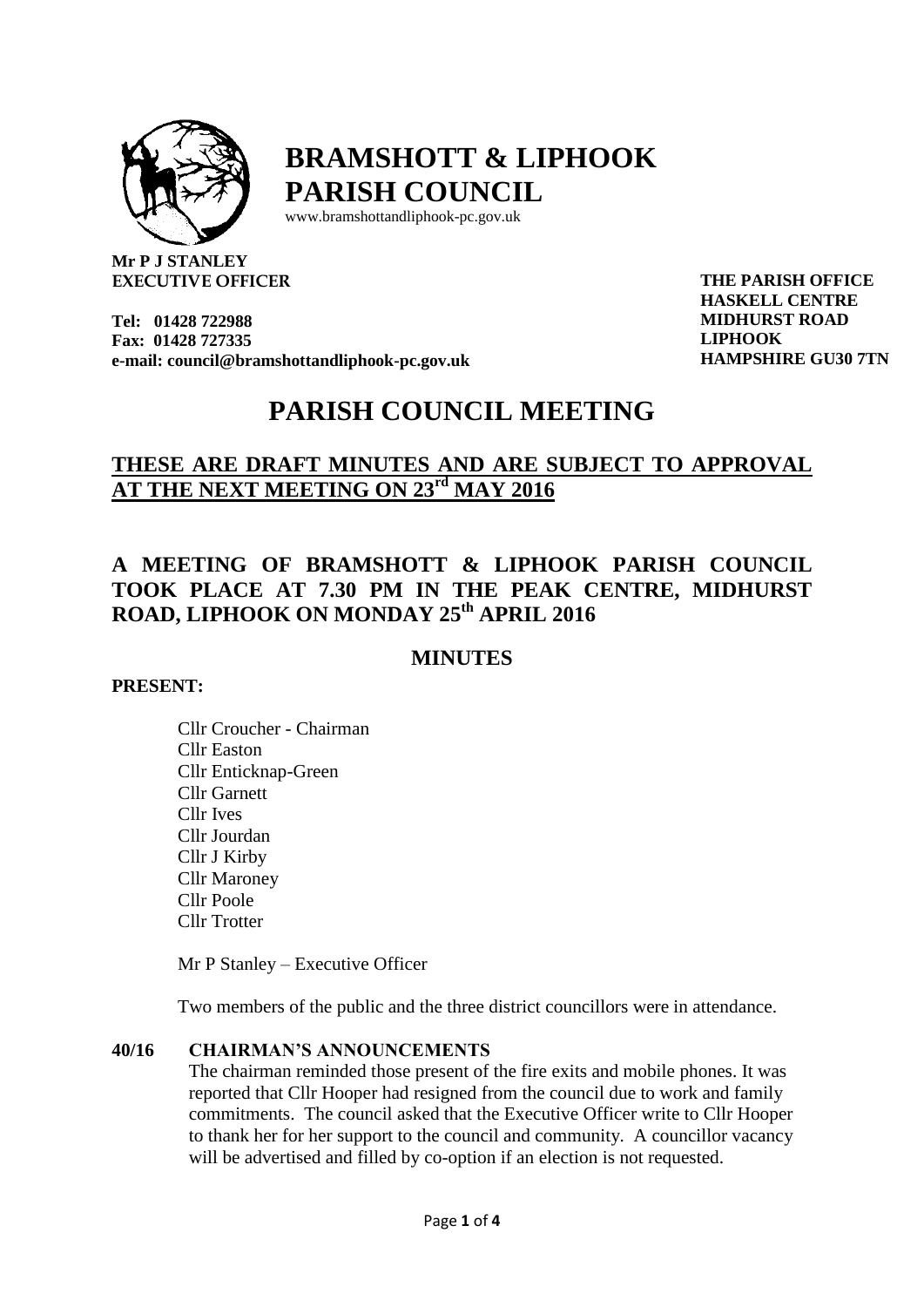- **41/16 APOLOGIES FOR ABSENCE** Cllr Jerrard.
- **42/16 DISCLOSURE OF INTERESTS** No disclosable pecuniary interest were declared.
- **43/16 MINUTES OF THE LAST MEETING** The minutes of the meeting held on  $16<sup>th</sup>$  March 2016.

Proposed Cllr Croucher, Seconded Cllr Kirby, Unanimously approved.

**44/16 MATTERS ARISING FROM THE MINUTES** There were no matters arising.

# **45/16 PUBLIC PARTICIPATION SESSION**

#### **Meeting Adjourned**

#### **Public Questions – Not on the Agenda**

Mr Young asked for an update on the skate park. There was nothing further to report at this stage. It was also confirmed that there are no plans to build a new skate park at present.

**Public Questions – On the Agenda** None.

# **46/16 REPORTS FROM DISTRICT COUNCILLORS**

There was no report from the County Councillor this time due to the election to replace Cllr Cowper.

Cllr Glass read through her report

It was reported that the Lowsley Farm application had been approved at the Planning Committee held on 21<sup>st</sup> April. The EHDC Planning Committee had also seen a Draft Transport Feasibility Study for Liphook, carried out by Atkins, on behalf of Hampshire County Council. The results of the study will be subject to public consultation at some point in the future. In response to a question from Cllr Easton, it was confirmed that this recent approval will be covered by CIL rather than S.106. The first phase is covered by S.106 contributions.

Hampshire County Council are currently consulting on changes to the Household Waste Recycling Centres Service. The consultation ends at noon on 25<sup>th</sup> May 2016. EHDC are consultees and have already sent comments to the various options.

Cllr Glass reported that S.106 Developers contribution funds is £127,000 for Open Spaces and Recreation and £36,000 for Environmental Improvements.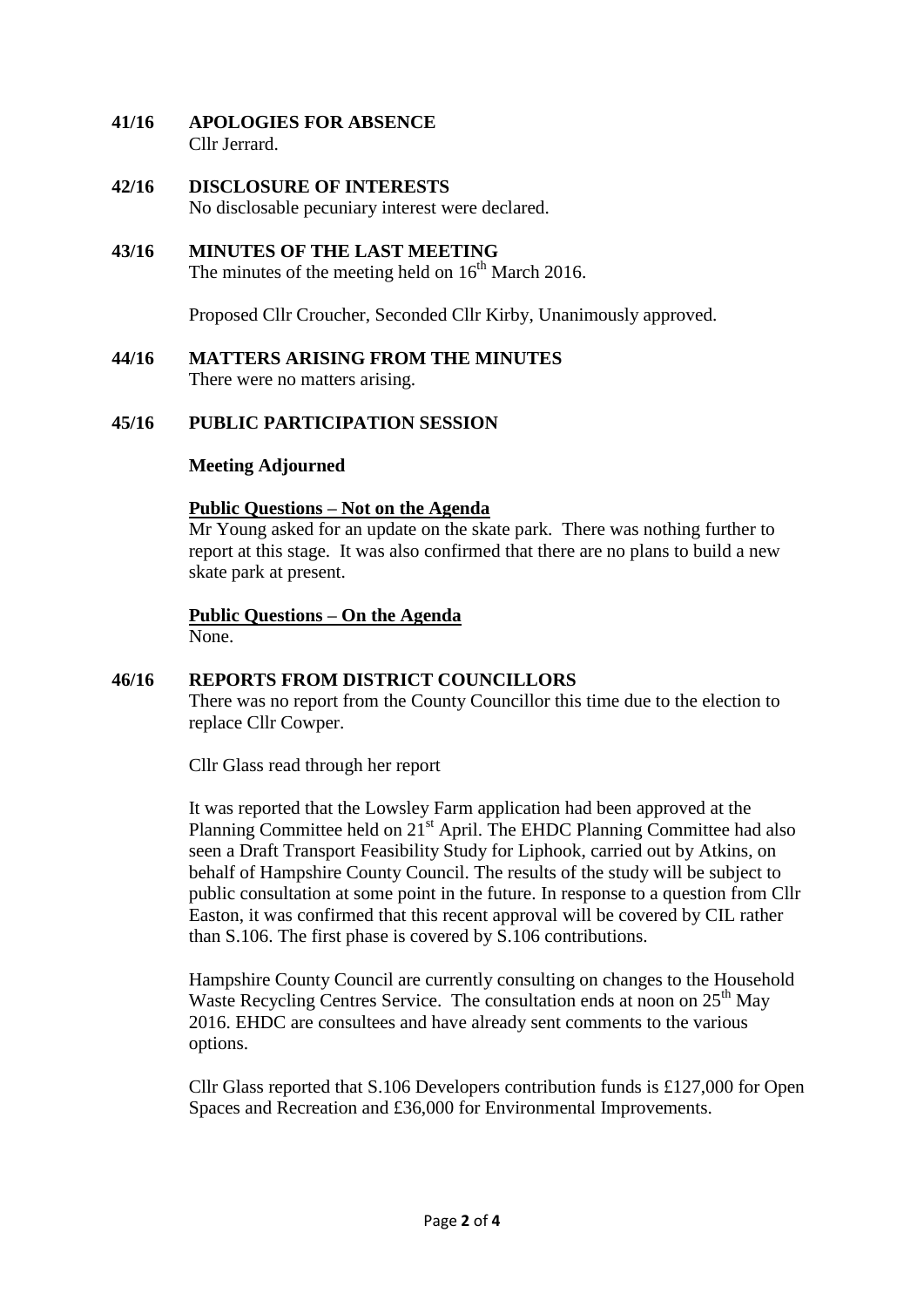# **47/16 MINUTES OF COMMITTEE MEETINGS**

#### **LMC Management Committee**

Adoption of the draft minutes for the meeting held on  $17<sup>th</sup>$  March 2016. The minutes were proposed by Cllr Ives and unanimously agreed.

Cllr Garnett asked about the profit from the Italian Job Food and Film event. There had been no analysis of the cost, although it was planned to do analysis of events in the future. Cllr Garnett suggested that it would be a good idea to have a table showing the profit from functions.

#### **Finance & Policy Committee**

Adoption of the minutes for the meeting held on  $16<sup>th</sup>$  March 2016. Proposed Cllr Maroney and unanimously approved.

# **Planning Committee**

Adoption of the minutes for the meetings held on  $11<sup>th</sup>$  January 2016,  $15<sup>th</sup>$  February 2016 and 14th March 2016. Proposed Cllr Kirby and unanimously approved.

With reference to the Traffic Mitigation Measures, Cllr Kirby stated that there were already some carefully considered options presented in the Parish Plan that was available in November 2014. The delay in considering the Loseley Farm Phase 2 application had resulted in the loss of S.106 money as CIL would now apply.

Any proposal for road improvements whether or not they ran through the National Park would be the responsibility of Hampshire County Council.

# **48/16 TO RECEIVE THE MONTHLY REPORT FROM THE CHAIRMAN OF THE F&P COMMITTEE**

The Schedule of Accounts for February 2016 and March 2016 were noted (copy in minute book as attachments 1). The accounts for February had been audited but not the accounts for March. Balances held by the bank were as follows:

| <b>February 2016</b>                |            |
|-------------------------------------|------------|
| <b>Cleared balances at the bank</b> |            |
| <b>Business Account</b>             | 2,882.12   |
| 30 Day Account                      | 264,842.42 |
| Total held by the council           | 267,724.54 |
| Less un-presented cheque            | 1,568.18   |
| <b>Cashbook Balance</b>             | 266,156.36 |

**March 2016 Cleared balances at the bank**